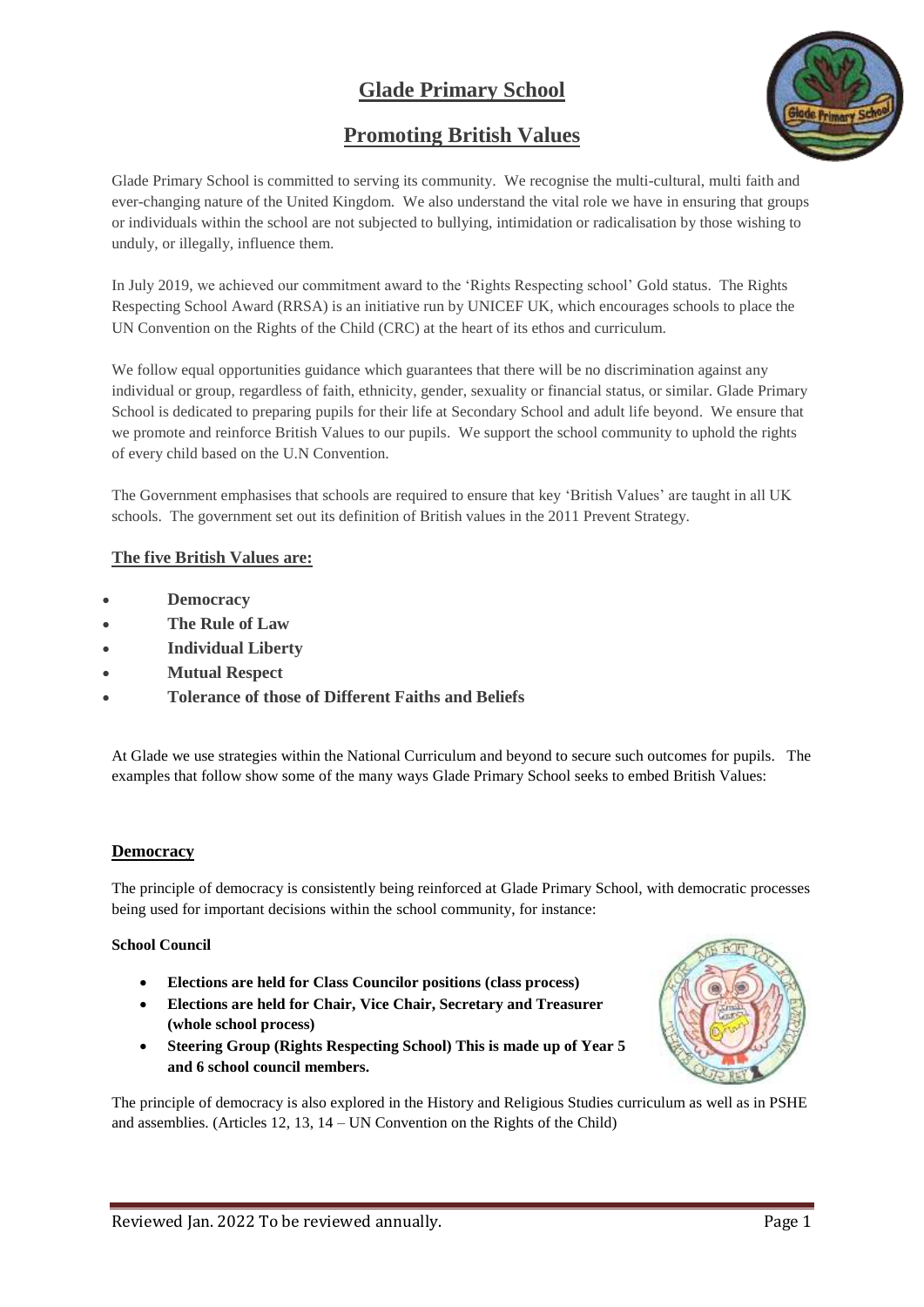## **The Rule of Law**

The importance of laws, whether they be those that govern the class, the school, or the country, are consistently reinforced at Glade Primary School.

Pupils are taught the rules and expectations of the school which are highlighted by our SMART Values **(Sensitive, Motivated, Attentive, Respectful and Truthful).** (Article 29)

Pupils are taught the reasons behind laws that govern and protect us, the responsibilities that this involves and the consequences when laws are broken. These expectations are instilled through:



- **Fire Safety Instruction and Workshops from the London Fire Brigade**
- **Anti-Social Behaviour Workshops from the Metropolitan Police**
- **Glade Smart Values**
- **Traffic Lights system in classrooms**
- **Our Positive Behaviour policy**
- **BRAVE workshops for Years 5 and 6**

#### **Individual Liberty**

At Glade Primary School, pupils are actively encouraged to make independent choices, with the knowledge that they are in a safe, secure and supportive environment. Staff at Glade Primary School educate and provide boundaries for pupils to make informed choices, through a safe environment and an empowering education. . (Articles 12, 13, 14, 28, 29 – UN Convention on the Rights of the Child)

Pupils are encouraged to know, understand and exercise their rights and personal freedoms and are advised on how to exercise these safely, for example through**:**

- **E-Safety Lessons**
- **Cyber-Bullying Assemblies**
- **Enterprise Projects**
- **Aspirations week**

Glade Primary has a robust anti-bullying culture and has in place a comprehensive Behaviour and Anti-bullying Policy. (Article 19)

#### **Mutual Respect**

Respect is key to fostering positive relationships and at Glade Primary School it is part of our Code of Conduct and SMART Values. Pupils learn that their behaviour has an effect on themselves and others. All members of the school community treat each other with respect and this is also reiterated through our teaching and learning environments. (Articles 28 and 29 – UN Convention on the Rights of the Child)